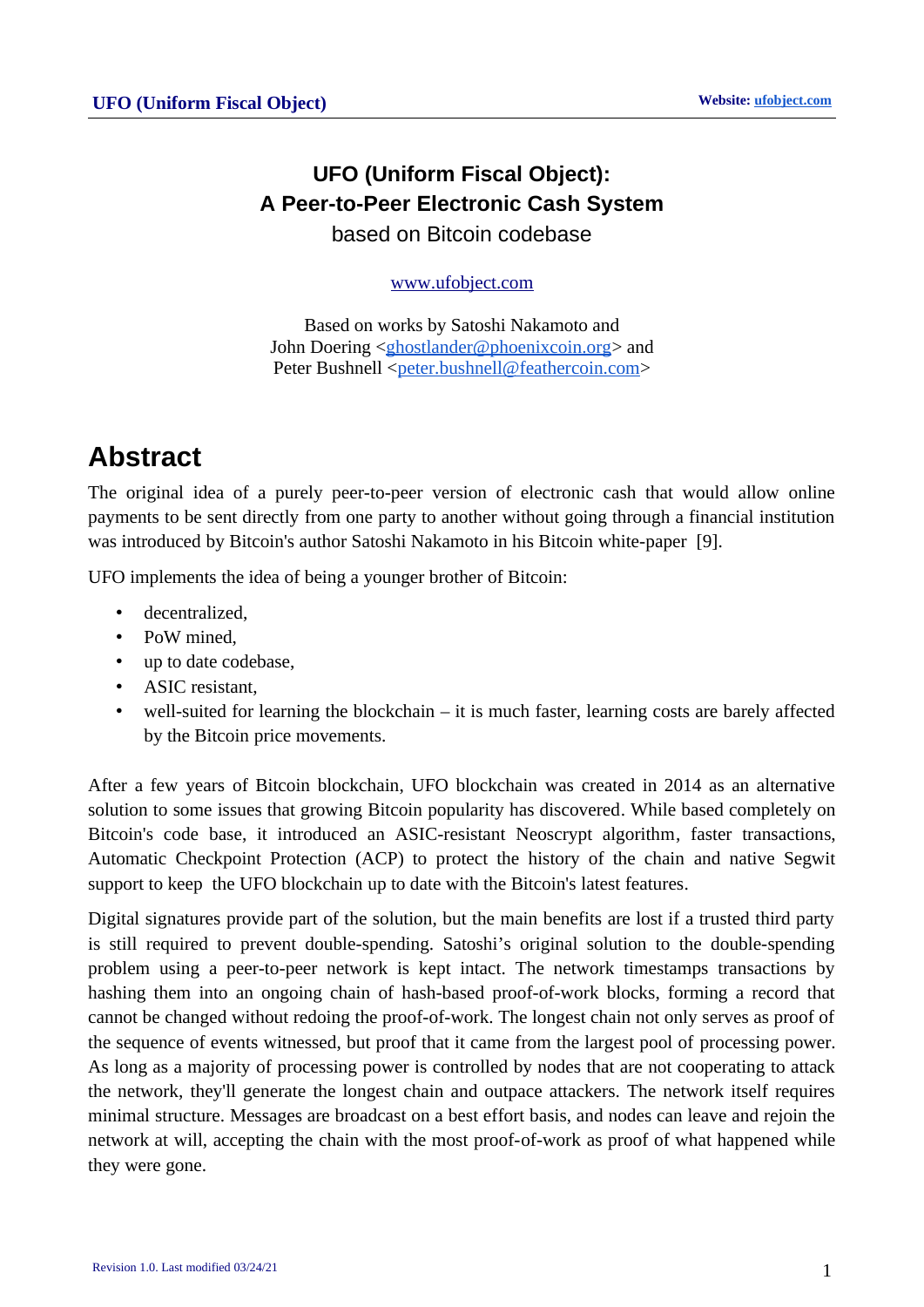In 2014 John Doering presented a new password based memory intensive cryptographic solution called NeoScrypt designed for general purpose computer hardware [10].

Since Bitcoin block time is averaged to 10 minutes, which is considered to be relatively slow in everyday use, UFO aimed to speed up the block time by decreasing the interval and adding extra protection with ACP.

In 2014 Peter Bushnell updated UFO with Neoscrypt hashing and ACP, which helps to mitigate the risks of chain reordering to the last 5 blocks while keeping all the previous chain unchanged.

# **UFO specifications**

Proof of Work (PoW) NeoScrypt hashing algorithm generates blocks each 90 seconds on average. Subsidy is halving every 400k blocks. Max supply is around 4 billion coins. Genesis block was generated on the 2nd of January 2014.

Recommended confirmation time is 6 confirmations per transaction.

Important Bitcoin Improvement Proposals (BIP) supported include BIP141, BIP199.

#### **Introduction**

Commerce on the Internet has come to rely almost exclusively on financial institutions serving as trusted third parties to process electronic payments. While the system works well enough for most transactions, it still suffers from the inherent weaknesses of the trust based model. Completely nonreversible transactions are not really possible, since financial institutions cannot avoid mediating disputes. The cost of mediation increases transaction costs, limiting the minimum practical transaction size and cutting off the possibility for small casual transactions, and there is a broader cost in the loss of ability to make non-reversible payments for non- reversible services. With the possibility of reversal, the need for trust spreads. Merchants must be wary of their customers, hassling them for more information than they would otherwise need. A certain percentage of fraud is accepted as unavoidable. These costs and payment uncertainties can be avoided in person by using physical currency, but no mechanism exists to make payments over a communications channel without a trusted party.

What is needed is an electronic payment system based on cryptographic proof instead of trust, allowing any two willing parties to transact directly with each other without the need for a trusted third party. Transactions that are computationally impractical to reverse would protect sellers from fraud, and routine escrow mechanisms could easily be implemented to protect buyers. In this paper, we propose a solution to the double-spending problem using a peer-to-peer distributed timestamp server to generate computational proof of the chronological order of transactions. The system is secure as long as honest nodes collectively control more CPU power than any cooperating group of attacker nodes.

# **Transactions**

We define an electronic coin as a chain of digital signatures. Each owner transfers the coin to the next by digitally signing a hash of the previous transaction and the public key of the next owner and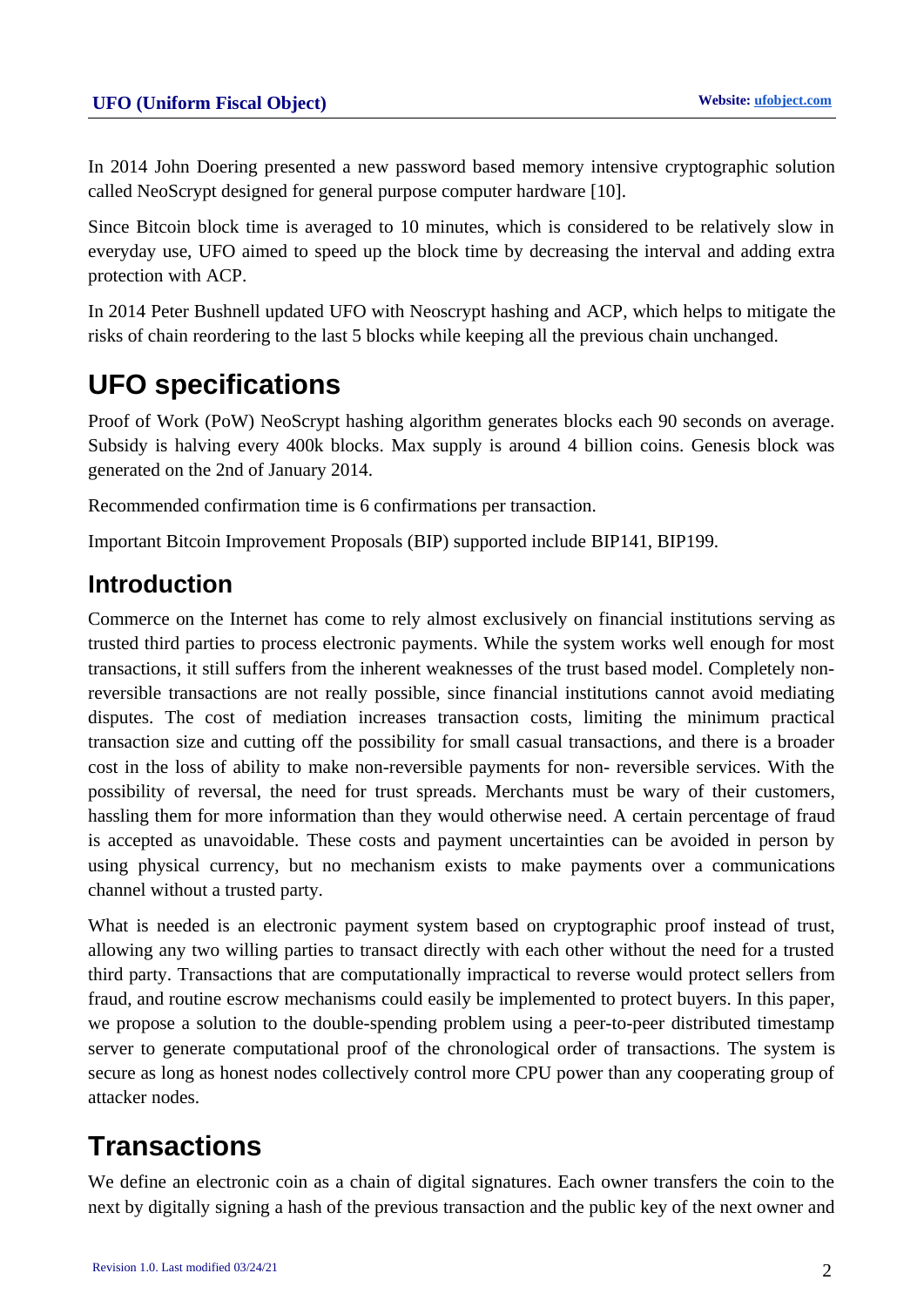adding these to the end of the coin. A payee can verify the signatures to verify the chain of ownership.

The problem of course is the payee can't verify that one of the owners did not double-spend the coin. A common solution is to introduce a trusted central authority, or mint, that checks every transaction for double spending. After each transaction, the coin must be returned to



the mint to issue a new coin, and only coins issued directly from the mint are trusted not to be double-spent. The problem with this solution is that the fate of the entire money system depends on the company running the mint, with every transaction having to go through them, just like a bank.

We need a way for the payee to know that the previous owners did not sign any earlier transactions. For our purposes, the earliest transaction is the one that counts, so we don't care about later attempts to double-spend. The only way to confirm the absence of a transaction is to be aware of all transactions. In the mint based model, the mint was aware of all transactions and decided which arrived first. To accomplish this without a trusted party, transactions must be publicly announced [1], and we need a system for participants to agree on a single history of the order in which they were received. The payee needs proof that at the time of each transaction, the majority of nodes agreed it was the first received.

## **Timestamp Server**

The solution we propose begins with a timestamp server. A timestamp server works by taking a hash of a block of items to be timestamped and widely publishing the hash, such as in a newspaper or Usenet post [2-5]. The timestamp proves that the data must have existed at the time, obviously, in order to get into the hash. Each timestamp includes the previous timestamp in its hash, forming a chain, with each additional timestamp reinforcing the ones before it.



## **Proof-of-work**

To implement a distributed timestamp server on a peer-to-peer basis, we will need to use a proof-ofwork system similar to Adam Back's Hashcash [6], rather than newspaper or Usenet posts. The proof-of-work involves scanning for a value that when hashed, such as with SHA-256, the hash begins with a number of zero bits. The average work required is exponential in the number of zero bits required and can be verified by executing a single hash.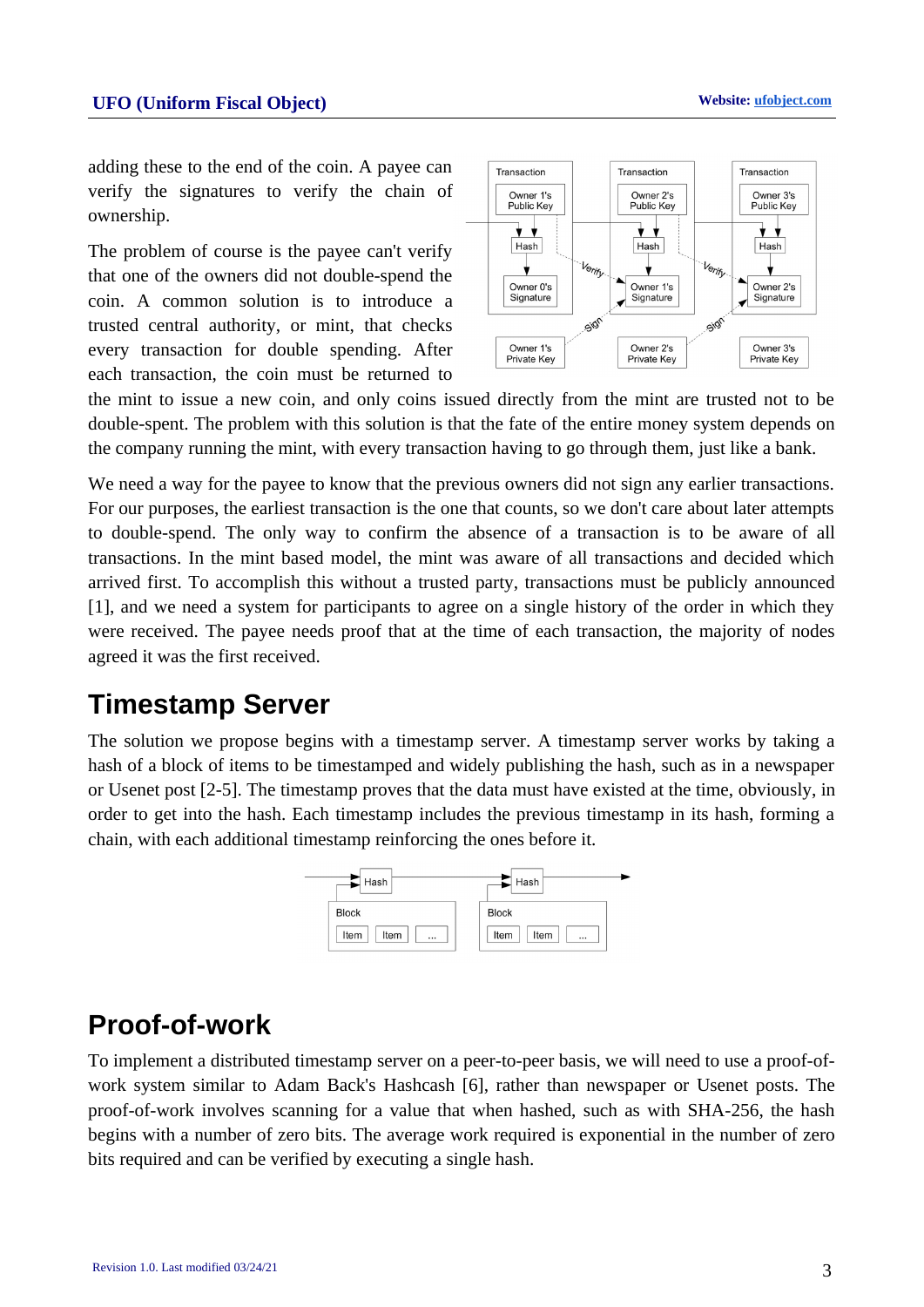For our timestamp network, we implement the proof-of-work by incrementing a nonce in the block until a value is found that gives the block's hash the required zero bits. Once the CPU effort has been expended to make it satisfy the proof-of-work, the block cannot be changed without redoing the work. As later blocks are chained after it, the work to change the block would include redoing all the blocks after it.



The proof-of-work also solves the problem of determining representation in majority decision making. If the majority were based on one-IP-address-one-vote, it could be subverted by anyone able to allocate many IPs. Proof-of-work is essentially one-CPU-one-vote. The majority decision is represented by the longest chain, which has the greatest proof-of-work effort invested in it. If a majority of CPU power is controlled by honest nodes, the honest chain will grow the fastest and outpace any competing chains. To modify a past block, an attacker would have to redo the proof-ofwork of the block and all blocks after it and then catch up with and surpass the work of the honest nodes. To compensate for increasing hardware speed and varying interest in running nodes over time, the proof-of-work difficulty is determined by a moving average targeting an average number of blocks per hour. If they're generated too fast, the difficulty increases.

## **Network**

The steps to run the network are as follows:

- 1. New transactions are broadcast to all nodes.
- 2. Each node collects new transactions into a block.
- 3. Each node works on finding a difficult proof-of-work for its block.
- 4. When a node finds a proof-of-work, it broadcasts the block to all nodes.
- 5. Nodes accept the block only if all transactions in it are valid and not already spent.
- 6. Nodes express their acceptance of the block by working on creating the next block in the chain, using the hash of the accepted block as the previous hash.

Nodes always consider the longest chain to be the correct one and will keep working on extending it. If two nodes broadcast different versions of the next block simultaneously, some nodes may receive one or the other first. In that case, they work on the first one they received, but save the other branch in case it becomes longer. The tie will be broken when the next proof- of-work is found and one branch becomes longer; the nodes that were working on the other branch will then switch to the longer one.

New transaction broadcasts do not necessarily need to reach all nodes. As long as they reach many nodes, they will get into a block before long. Block broadcasts are also tolerant of dropped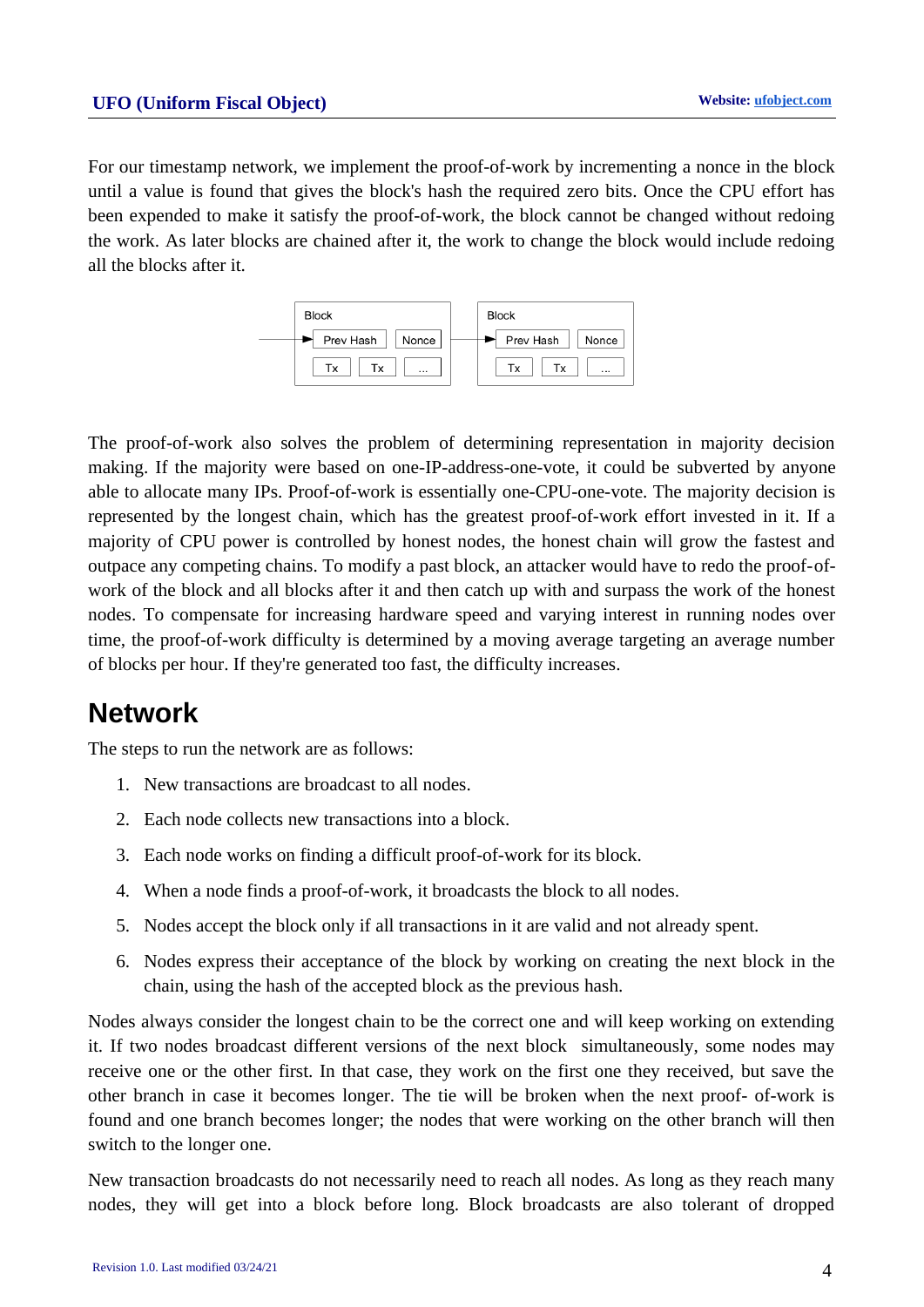messages. If a node does not receive a block, it will request it when it receives the next block and realizes it missed one.

# **Advanced Checkpoint Protection**

Automatic Checkpointing protects the history of the blockchain against 51% attacks where malicious parties try to alter the history of the blockchain with the significant extra hashing power. Often this is to remove a transaction from the blockchain and return those funds to the sender leaving the recipient without the funds they previously held.

Automatic Checkpointing uses the peer-to-peer system along with signed checkpoint messages to make other nodes on the network aware of blocks on the checkpointed chain, nodes will not switch from a checkpointed chain to a chain that does not contain that checkpoint.

An automatic checkpointing masternode holds the private key for the checkpoint system, every time a new block is mined, a block at a fixed but definable depth in the chain is then used in a checkpoint message. The message itself consists of the checkpoint version, blockhash and a signature. Recipients of this message have a public key defined locally that relates to the central node's private key, the signature is validated against the signature and if correct the checkpoint is then set as the current checkpoint, but only if it is newer than the previous checkpoint and belongs to the same chain as the previous checkpoint.

The current automatic checkpointing system implementation is a trade off of centralisation for security and is proof-of-concept. The target architecture of the system is a decentralised solution where multiple automatic checkpointing masternodes will be defined, all nodes will send checkpointed messages as before. Recipient nodes will not accept a specific block as checkpoint, until messages are received from enough masternodes to meet a quorum of over 50% of the total number of masternodes.

# **Incentive**

By convention, the first transaction in a block is a special transaction that starts a new coin owned by the creator of the block. This adds an incentive for nodes to support the network, and provides a way to initially distribute coins into circulation, since there is no central authority to issue them. The steady addition of a constant amount of new coins is analogous to gold miners expending resources to add gold to circulation. In our case, it is CPU time and electricity that is expended.

The incentive can also be funded with transaction fees. If the output value of a transaction is less than its input value, the difference is a transaction fee that is added to the incentive value of the block containing the transaction. Once a predetermined number of coins have entered circulation, the incentive can transition entirely to transaction fees and be completely inflation free.

The incentive may help encourage nodes to stay honest. If a greedy attacker is able to assemble more CPU power than all the honest nodes, he would have to choose between using it to defraud people by stealing back his payments, or using it to generate new coins. He ought to find it more profitable to play by the rules, such rules that favour him with more new coins than everyone else combined, than to undermine the system and the validity of his own wealth.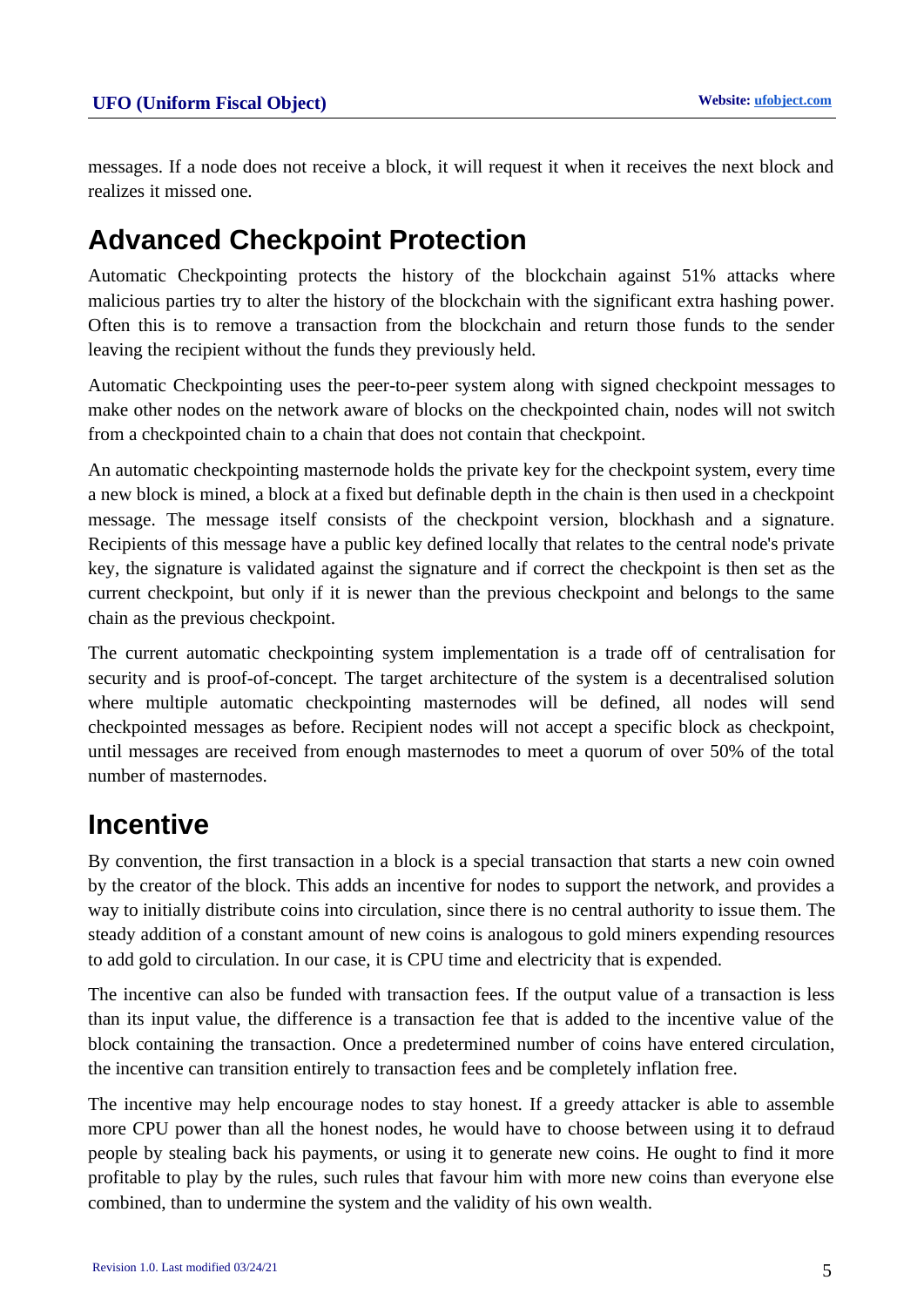## **Reclaiming Disk Space**

Once the latest transaction in a coin is buried under enough blocks, the spent transactions before it can be discarded to save disk space. To facilitate this without breaking the block's hash, transactions are hashed in a Merkle Tree [7][2][5], with only the root included in the block's hash. Old blocks can then be compacted by stubbing off branches of the tree. The interior hashes do not need to be stored.



A block header with no transactions would be about 80 bytes. If we suppose blocks are generated every 90 seconds (40 blocks per hour), 80 bytes  $*$  40  $*$  24  $*$  365 = 26MB per year. With Moore's Law predicting hardware capabilities growth, storage should not be a problem even if the block headers must be kept in memory.

# **Simplified Payment Verification**

It is possible to verify payments without running a full network node. A user only needs to keep a copy of the block headers of the longest proof-of-work chain, which he can get by querying network nodes until he's convinced he has the longest chain, and obtain the Merkle branch linking the transaction to the block it's timestamped in. He can't check the transaction for himself, but by linking it to a place in the chain, he can see that a network node has accepted it, and blocks added after it further confirm the network has accepted it.



As such, the verification is reliable as long as honest nodes control the network, but is more vulnerable if the network is overpowered by an attacker. While network nodes can verify transactions for themselves, the simplified method can be fooled by an attacker's fabricated transactions for as long as the attacker can continue to overpower the network. One strategy to protect against this would be to accept alerts from network nodes when they detect an invalid block, prompting the user's software to download the full block and alerted transactions to confirm the inconsistency. Businesses that receive frequent payments will probably still want to run their own nodes for more independent security and quicker verification.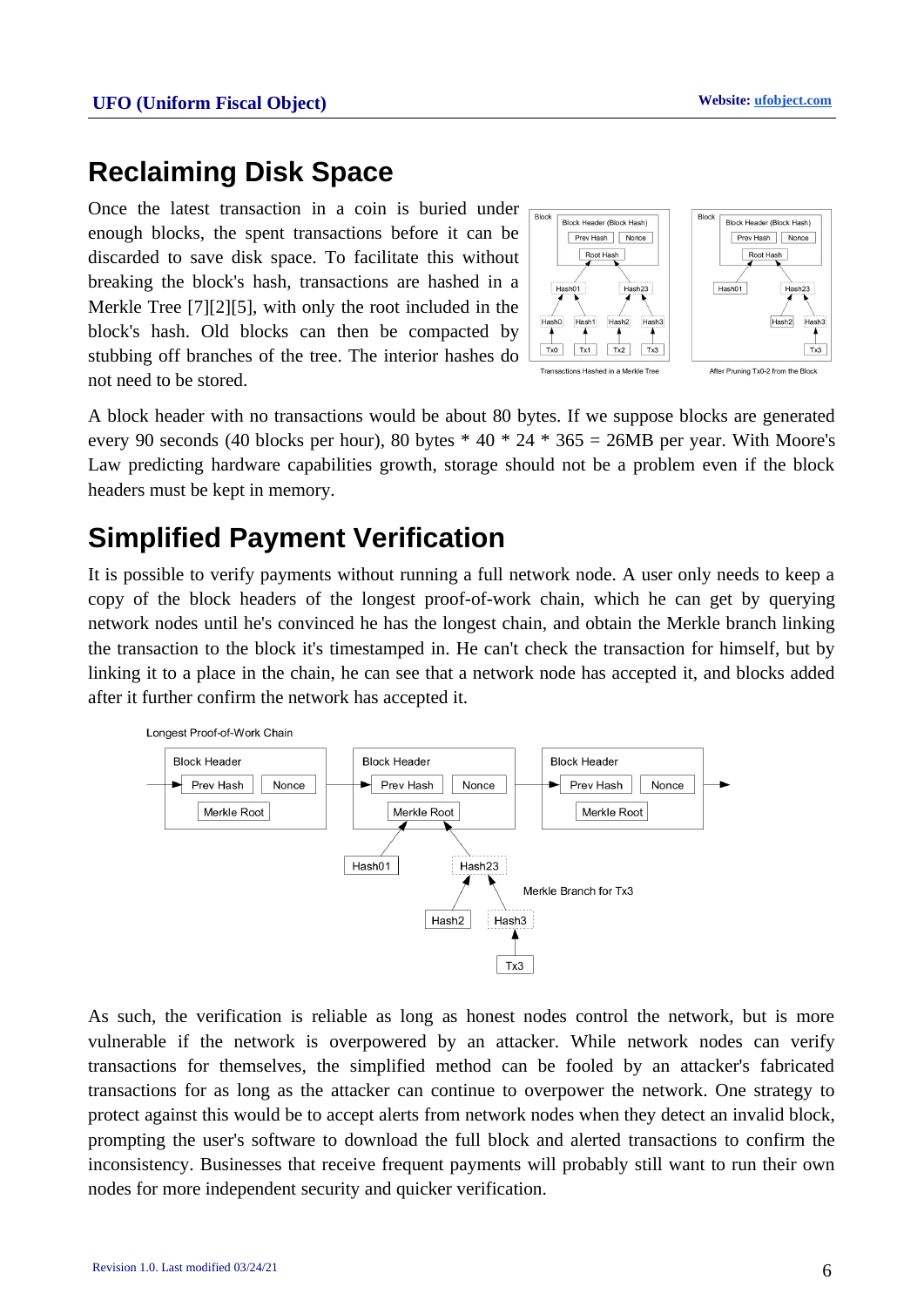## **Combining and Splitting Value**

Although it would be possible to handle coins individually, it would be unwieldy to make a separate transaction for every cent in a transfer. To allow value to be split and combined, transactions contain multiple inputs and outputs. Normally there will be either a single input from a larger previous transaction or multiple inputs combining smaller amounts, and at most two outputs: one for the payment, and one returning the change, if any, back to the sender.



It should be noted that fan-out, where a transaction depends on several transactions, and those transactions depend on many more, is not a problem here. There is never the need to extract a complete standalone copy of a transaction's history.

# **Privacy**

The traditional banking model achieves a level of privacy by limiting access to information to the parties involved and the trusted third party. The necessity to announce all transactions publicly precludes this method, but privacy can still be maintained by breaking the flow of information in another place: by keeping public keys anonymous. The public can see that someone is sending an amount to someone else, but without information linking the transaction to anyone. This is similar to the level of information released by stock exchanges, where the time and size of individual trades, the "tape", is made public, but without telling who the parties were.



As an additional firewall, a new key pair should be used for each transaction to keep them from being linked to a common owner. Some linking is still unavoidable with multi-input transactions, which necessarily reveal that their inputs were owned by the same owner. The risk is that if the owner of a key is revealed, linking could reveal other transactions that belonged to the same owner.

# **Probability of altering the chain**

Even if the scenario of an attacker trying to generate an alternate chain faster than the honest chain is accomplished, it does not throw the system open to arbitrary changes, such as creating value out of thin air or taking money that never belonged to the attacker. Nodes are not going to accept an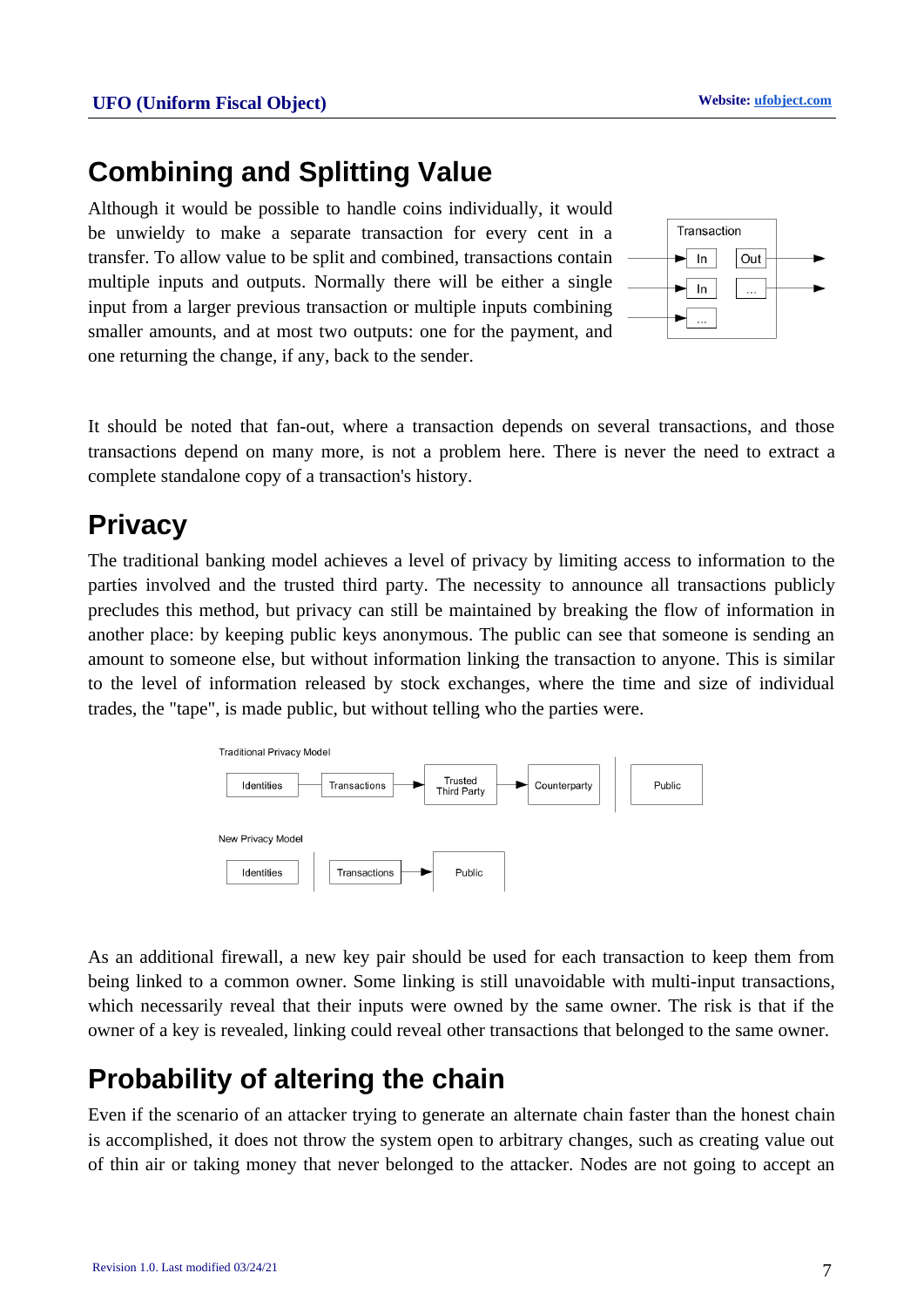invalid transaction as payment, and honest nodes will never accept a block containing them. An attacker can only try to change one of his own transactions to take back money he recently spent.

The probability of an attacker catching up is covered and calculated in the original Bitcoin whitepaper [9].

# **UFO Extended features**

### **Segwit**

Segregated Witness is activated in UFO blockchain, as described in [BIP141](https://github.com/bitcoin/bips/blob/master/bip-0141.mediawiki). It is a structure called a "witness" that is committed to blocks separately from the transaction merkle tree. This structure contains data required to check transaction validity but not required to determine transaction effects. In particular, scripts and signatures are moved into this new structure.

Segwit implements protocol upgrade intended to provide protection from [transaction malleability](https://en.bitcoin.it/wiki/Transaction_malleability) and [increase block capacity](https://en.bitcoin.it/wiki/Block_size_limit_controversy). SegWit separates the *witness* from the list of inputs. The witness contains data required to check transaction validity but is not required to determine transaction effects.

## **Hash Time-Locked Contract (HTLC)**

UFO blockchain has Hashed Time-Locked Contracts (HTLC) active for generalized off-chain contract negotiation, as described in [BIP199](https://github.com/bitcoin/bips/blob/master/bip-0199.mediawiki).

HTLC is a script that permits a designated party (the "seller") to spend funds by disclosing the preimage of a hash. It also permits a second party (the "buyer") to spend the funds after a timeout is reached, in a refund situation.

HTLC enables support for Atomic Swaps and Lightning channels built over UFO blockchain.

# **Conclusion**

We have proposed a system for electronic transactions without relying on trust. We started with the usual framework of coins made from digital signatures, which provides strong control of ownership, but is incomplete without a way to prevent double-spending. To solve this, we proposed a peer-topeer network using proof-of-work to record a public history of transactions that quickly becomes computationally impractical for an attacker to change if honest nodes control a majority of CPU power. The network is robust in its unstructured simplicity. Nodes work all at once with little coordination. They do not need to be identified, since messages are not routed to any particular place and only need to be delivered on a best effort basis. Nodes can leave and rejoin the network at will, accepting the proof-of-work chain as proof of what happened while they were gone. They vote with their CPU power, expressing their acceptance of valid blocks by working on extending them and rejecting invalid blocks by refusing to work on them. Any needed rules and incentives can be enforced with this consensus mechanism.